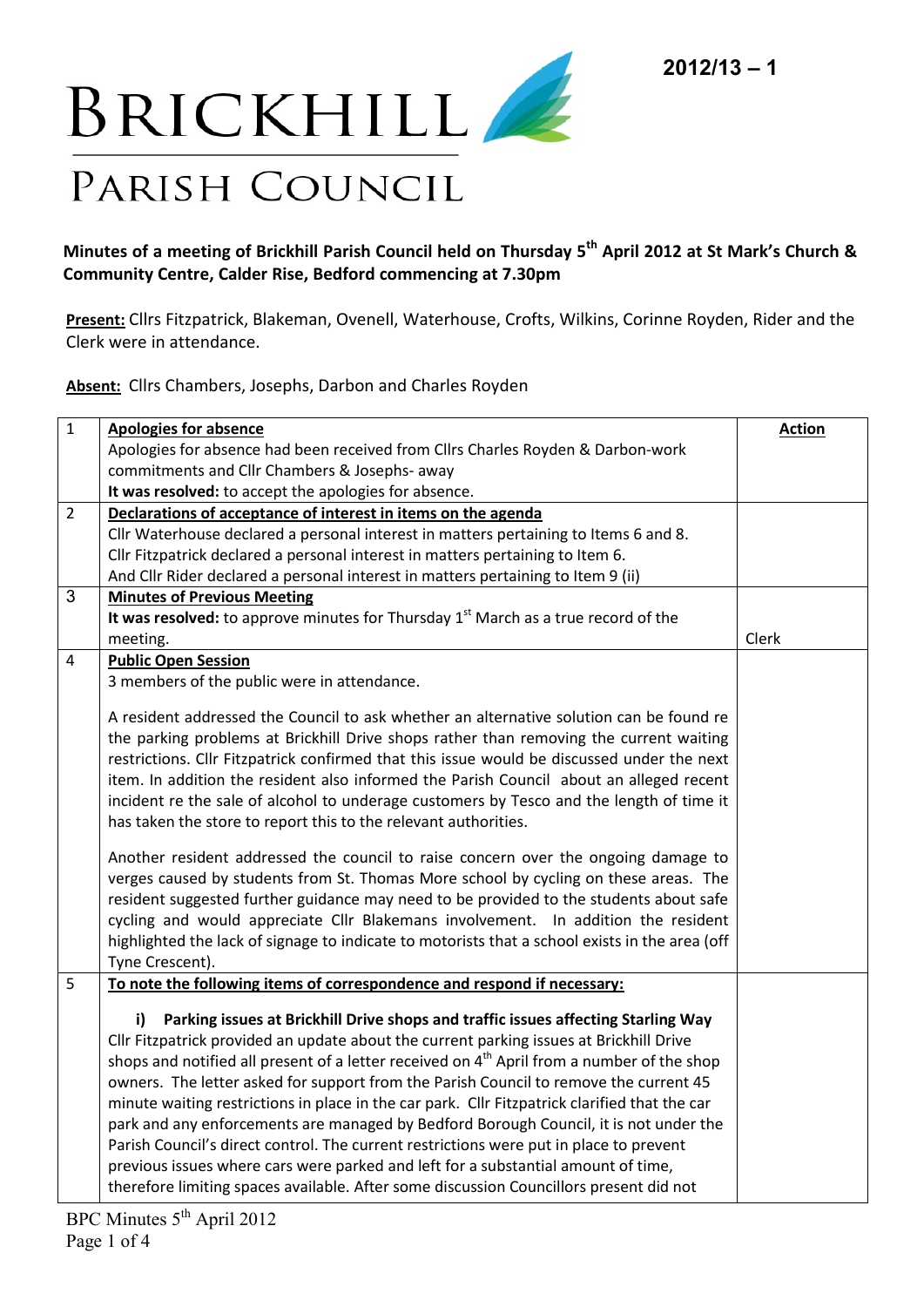|   | support the request, however all agreed the need to seek an alternative solution. A<br>suggestion was made about the possibility for shop owners and tenants to be provided<br>with parking permits, however more detail would need to be sought re potential<br>numbers required. Cllr Fitzpatrick suggested that there may be potential to expand the<br>current car park and proposed that the Clerk submit a request to Bedford Borough<br>Council to investigate providing extra parking (if feasible). All agreed.<br>Starling way- a couple of issues have been brought to the Parish Council's attention re<br>recent near accidents caused by traffic and congestion.<br>It was resolved: The Clerk will write to Bedford Borough Council to request investigation<br>into possible provision of additional parking. It was also agreed to contact Borough<br>Council to raise concerns re Starling Way and ask them to investigate possible ways to try<br>and make the road safer.                                                                                                                                                                                                                                                                                                                                                                                                                                                                                                                                                                                                                                                                                                                                                                                                                                                | Clerk |
|---|----------------------------------------------------------------------------------------------------------------------------------------------------------------------------------------------------------------------------------------------------------------------------------------------------------------------------------------------------------------------------------------------------------------------------------------------------------------------------------------------------------------------------------------------------------------------------------------------------------------------------------------------------------------------------------------------------------------------------------------------------------------------------------------------------------------------------------------------------------------------------------------------------------------------------------------------------------------------------------------------------------------------------------------------------------------------------------------------------------------------------------------------------------------------------------------------------------------------------------------------------------------------------------------------------------------------------------------------------------------------------------------------------------------------------------------------------------------------------------------------------------------------------------------------------------------------------------------------------------------------------------------------------------------------------------------------------------------------------------------------------------------------------------------------------------------------------------------------|-------|
|   | ii) Changes to PCSO role<br>Information was circulated to all councillors prior to the meeting to report that PCSO<br>Roberto Bonforte had now resigned from his post. Following enquiries from the Clerk<br>and Brian Marsh (Community Safety Forum) a response had been received from<br>Bedfordshire Police to confirm the resignation. Beds Police also stated that they will not<br>be putting a replacement PCSO into Brickhill. Instead, it will be absorbed by the other<br>members of the team. Parish Councillors voiced concerns about this decision and valued<br>having an individual PCSO for the parish and felt the loss of this role will have a<br>detrimental effect. Cllr Blakeman proposed that the Parish Council write to Bedfordshire<br>Police to raise concerns about this decision- all agreed.<br>It was resolved: the Clerk will write to the Chief Constable of Beds Police expressing the<br>above concerns over the non replacement of the PCSO for the Brickhill area.<br>iii) Brickhill Wanderers FC reaching the cup final<br>The following correspondence was received and circulated to all prior to the meeting-<br>'Brickhill Wanderers U21s A team have reached the adult county cup final after beating<br>off adult teams from across Luton, Dunstable, Houghton, Leighton and Bedford. This is<br>the first time that Brickhill Wanderers have reached a senior cup final. It is also the first<br>time in over 100 years of the county cup's existence that an U21 team has reached the<br>adult county cup final. The final is on Sunday 15 <sup>th</sup> April at AFC Kempston Rovers, 11am<br>kick off'. It was resolved: The Parish Council asked the Clerk to contact the club to<br>extend congratulations to the team on this achievement and wish them the best of luck<br>in the final. |       |
| 6 | To receive an update and agree any recommendations for the following:<br><b>Waveney Green</b><br>i)<br>An update was circulated to all Councillors prior to the meeting. Grass contractor and<br>litter picker for the Green started on $1st$ April. The Clerk sought approval for the following<br>recommendations:<br>1) Flower beds next to the play area be maintained rather than replanted this year<br>now that they have been cleared of weeds by the Borough Council.<br>2) Approval for the Clerk to proceed with the quote that gives the best value and<br>service for any tree maintenance works identified in the recently completed tree<br>survey.<br>3) To approve ROSPA undertake the play area annual inspections.<br>It was resolved: All recommendations were agreed although a maximum budget of<br>£2000 was set to allow for any necessary tree maintenance works. The Clerk was also<br>asked to provide positive feedback to the contractor following repair works to sections of<br>path on Waveney Green.                                                                                                                                                                                                                                                                                                                                                                                                                                                                                                                                                                                                                                                                                                                                                                                                        | Clerk |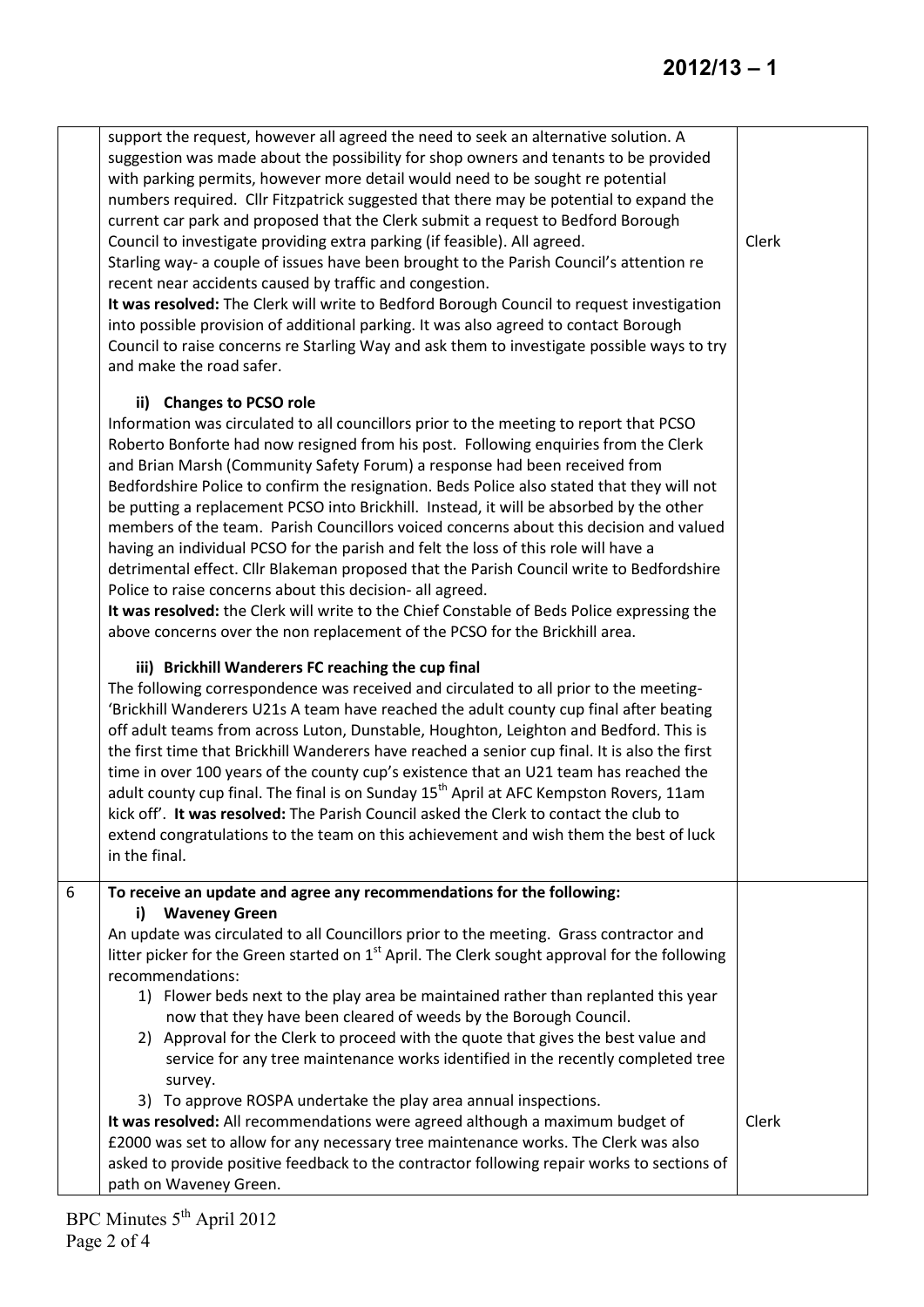|                | ii) Brickhill Community Centre<br>Information was circulated to all councillors prior to the meeting. the following<br>recommendations were made:<br>1) Approval for the Clerk to proceed with those companies/contractors that offer<br>the best value and service for each identified maintenance task.<br>2) Seek additional member for the Brickhill Community Centre Working Group<br>It was resolved: to approve the first recommendation but to defer the second to be<br>discussed at the next meeting.                                                                                                                                                                                                                                                                                                                                                                                                                                                                                                                                                                                                                                                                                                                                                                                                                                                                 | Clerk          |
|----------------|---------------------------------------------------------------------------------------------------------------------------------------------------------------------------------------------------------------------------------------------------------------------------------------------------------------------------------------------------------------------------------------------------------------------------------------------------------------------------------------------------------------------------------------------------------------------------------------------------------------------------------------------------------------------------------------------------------------------------------------------------------------------------------------------------------------------------------------------------------------------------------------------------------------------------------------------------------------------------------------------------------------------------------------------------------------------------------------------------------------------------------------------------------------------------------------------------------------------------------------------------------------------------------------------------------------------------------------------------------------------------------|----------------|
| $\overline{7}$ | To receive an update re the Community Led Plan from Cllr Fitzpatrick<br>The Good Neighbours Scheme is hoping to launch at the end of April. The committee is<br>run by local residents and is working well.<br>Although the Community Led Plan as a whole is progressing well the main challenges are<br>with regards to the safer communities section due to the changes by Bedfordshire Police-<br>the community safety forum are managing these actions and will report back at a later<br>date.                                                                                                                                                                                                                                                                                                                                                                                                                                                                                                                                                                                                                                                                                                                                                                                                                                                                             | Clerk          |
| 8              | To consider and approve any action needed re the current hosepipe ban at the<br>allotment site<br>A hosepipe ban will take effect for Anglian Water domestic customers from 5 April. This<br>is in direct response to the drought situation. Any customers caught using a hosepipe<br>could receive a fine up to £1000.<br>A vote took place and all councillors agreed (with the exception of Cllr Waterhouse who<br>abstained) with the recommendation to remove the taps at the allotment site and<br>reinstate at a later date. Tenants will still have access to water via the dip tanks<br>positioned around the site. It was resolved: The Clerk will ask the allotments contractor<br>to go ahead with the removal of the taps as soon as possible.                                                                                                                                                                                                                                                                                                                                                                                                                                                                                                                                                                                                                     | Clerk          |
| 9              | <b>Financial Matters</b><br>To approve amendments to the Parish Council's Asset Register<br>i).<br>A copy of the asset register was circulated to all prior to the meeting. The register was<br>amended to include Waveney Green and Brickhill Community Centre. All agreed.<br>It was resolved: to approve the asset register<br>To consider a request for a community grant from the following groups:<br>ii)<br>1) Community Safety Forum-£200<br>Brickhill Wanderers Under Football Club (under 21's)- £250<br>2)<br>3) Open House-£200<br><b>BTCV-£500</b><br>4)<br>It was resolved: Community Safety Forum, Brickhill Wanderers and Open House<br>applications were approved. BTCV application was not approved. The Parish Council<br>asked the Clerk to contact BTCV to seek update on community plot following staff cuts at<br>the organisation, which may lead to the plot not being properly managed in the future.<br>iii) To consider and approve any recommendations from the Financial advisory<br>group<br>The group met recently and have made the following recommendations:<br>Amend monthly report against budget document to include headings for<br>٠<br>Waveney Green and BCC.<br>Recommend that the Clerk transfer the remaining funds received for Brickhill<br>$\bullet$<br>Community Centre (Approx £21,000) to the deposit account under 'residual | Clerk<br>Clerk |
|                | funds'. No further invoices have been received from Bedford Borough as yet.<br>It was resolved: to approve both these recommendations.                                                                                                                                                                                                                                                                                                                                                                                                                                                                                                                                                                                                                                                                                                                                                                                                                                                                                                                                                                                                                                                                                                                                                                                                                                          |                |